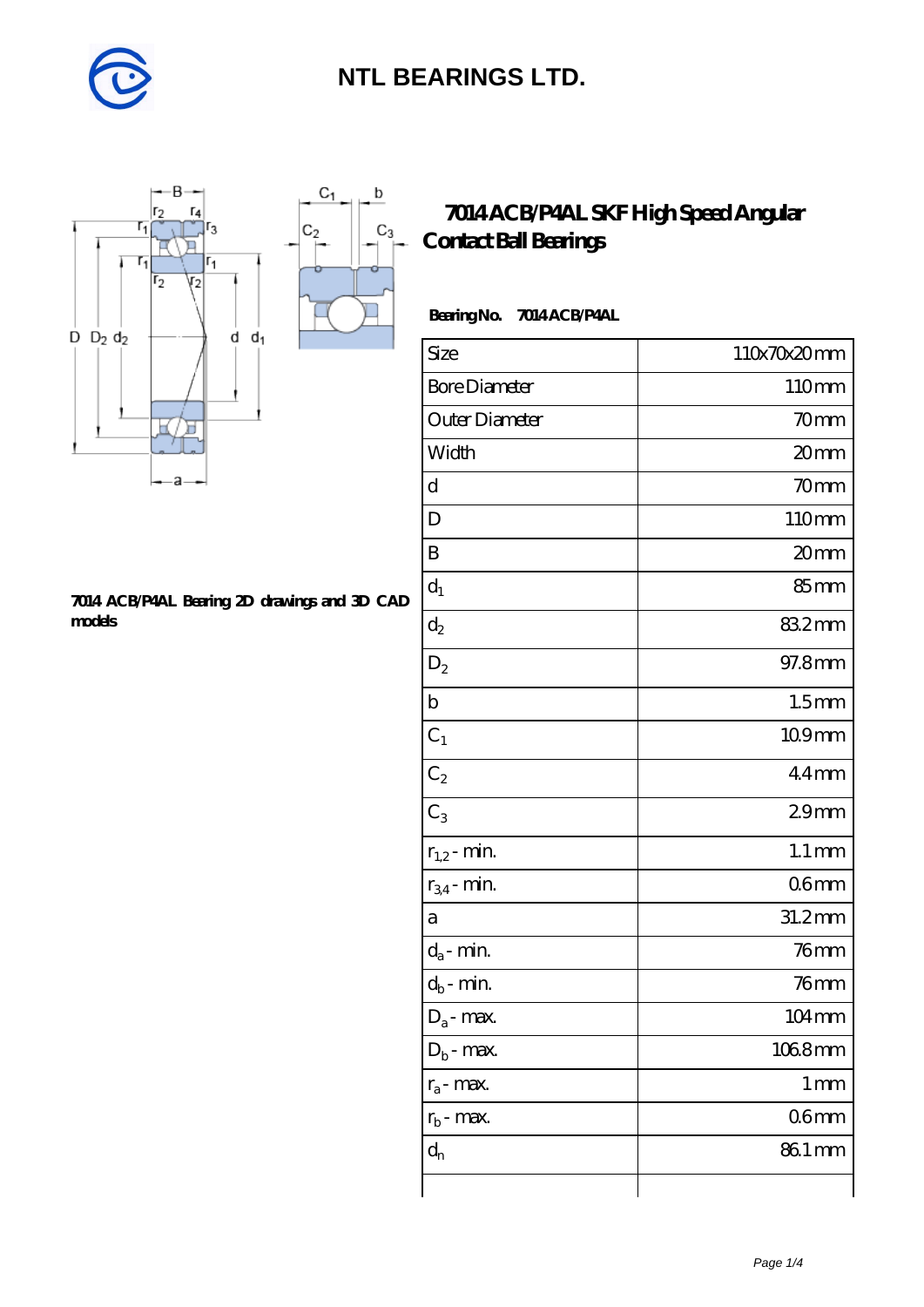

| Basic dynamic load rating -<br>С         | 182kN          |
|------------------------------------------|----------------|
| Basic static load rating - $C_0$         | 156kN          |
| Fatigue load limit - $P_{\rm u}$         | 0655kN         |
| Limiting speed for grease<br>lubrication | 15000r/min     |
| Limiting speed for oil<br>lubrication    | $24000$ mm/min |
| Ball - $D_w$                             | 7.938mm        |
| Ball - z                                 | 28             |
| $G_{\text{ref}}$                         | $7.27$ cm $3$  |
| Calculation factor - e                   | 068            |
| Calculation factor - $Y_2$               | 087            |
| Calculation factor - $Y_0$               | 038            |
| Calculation factor - $X_2$               | 041            |
| Calculation factor - $Y_1$               | 092            |
| Calculation factor - $Y_2$               | 1.41           |
| Calculation factor - $Y_0$               | 0.76           |
| Calculation factor - $X_2$               | 067            |
| Preload class $A - G_A$                  | 110N           |
| Preload class $B - G_B$                  | 220N           |
| Preload class C - $G_C$                  | 660N           |
| Calculation factor - f                   | 1.07           |
| Calculation factor - $f_1$               | 099            |
| Calculation factor - $f_{2A}$            | 1              |
| Calculation factor - $f_{\rm 2B}$        | 1.01           |
| Calculation factor - $f_{\chi}$          | 1.04           |
| Calculation factor - $f_{HC}$            | 1              |
| Preload class A                          | 123N/micron    |
| Preload class B                          | 159N/micron    |
|                                          |                |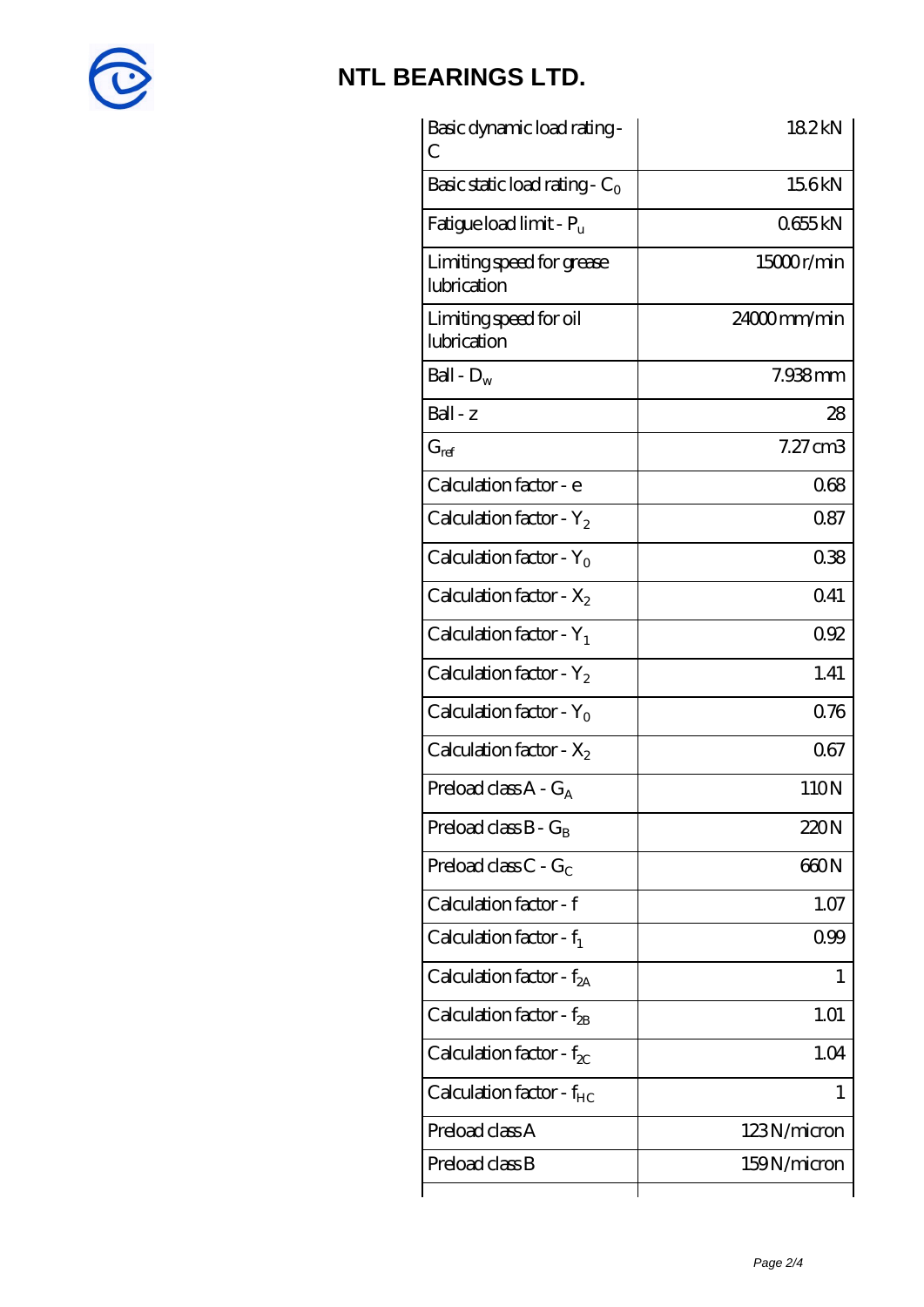

| Preload class C                                               | 239N/micron         |
|---------------------------------------------------------------|---------------------|
| $d_1$                                                         | 85 <sub>mm</sub>    |
| $\mathrm{d}_2$                                                | 832mm               |
| $D_2$                                                         | 97.8mm              |
| $C_1$                                                         | 109mm               |
| $C_2$                                                         | $44$ mm             |
| $C_3$                                                         | 29 <sub>mm</sub>    |
| $r_{1,2}$ min.                                                | $1.1 \,\mathrm{mm}$ |
| $r_{34}$ min.                                                 | 06 <sub>mm</sub>    |
| $d_a$ min.                                                    | $76$ mm             |
| $d_b$ min.                                                    | $76$ mm             |
| $D_a$ max.                                                    | 104mm               |
| $D_{\rm b}$ max.                                              | 1068mm              |
| $r_a$ max.                                                    | 1 <sub>mm</sub>     |
| $r_{\rm b}$ max.                                              | 06 <sub>mm</sub>    |
| $\mathrm{d}_{\mathrm{n}}$                                     | 861 mm              |
| Basic dynamic load rating C                                   | 24.7kN              |
| Basic static load rating $C_0$                                | 26kN                |
| Fatigue load limit Pu                                         | 0655kN              |
| Attainable speed for grease<br>lubrication                    | 15000r/min          |
| Attainable speed for oil-air<br>lubrication                   | 24000r/min          |
| Ball diameter $D_w$                                           | 7.938mm             |
| Number of balls z                                             | 28                  |
| Reference grease quantity<br>$G_{\mathrm{ref}}$               | $7.27 \text{ cm}^3$ |
| Preload class A $G_A$                                         | 110N                |
| Static axial stiffness, preload<br>classA                     | $123N/\mu$ m        |
| Preload class $BG_B$                                          | 220N                |
| Static axial stiffness, preload<br>$\mathrm{class}\mathrm{B}$ | 159N/μ m            |
| Preload class C $G_C$                                         | 660N                |